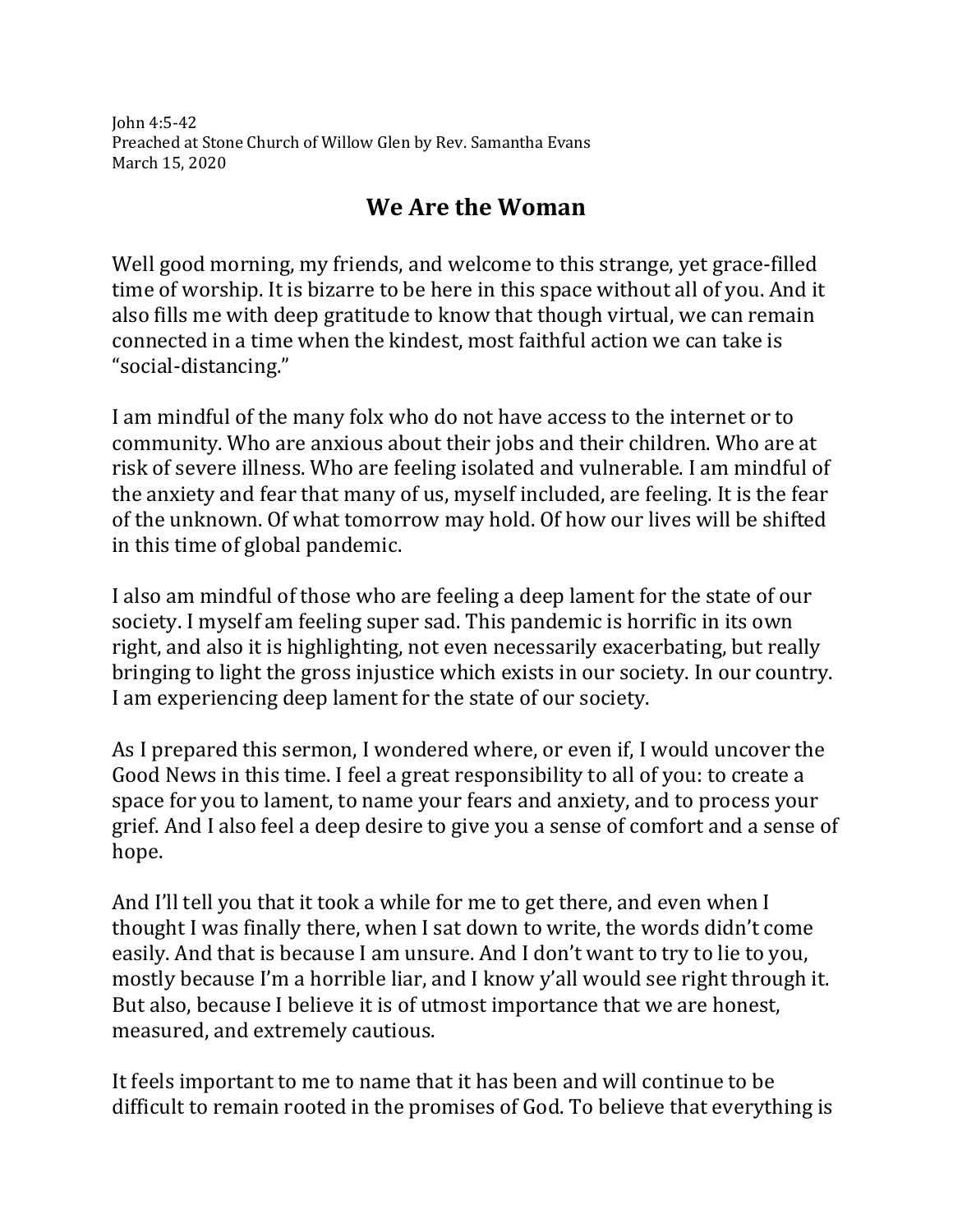going to be okay. Because I really don't have any way of knowing that. But like any faithful preacher, I turned to Scripture, praying to receive a Word, an authentic Word that might resonate deep within our beings. An authentic Word, which might give us all some sense of comfort and hope.

Now, I am going to share with you some insights I've received this week, which I count as gifts from God. For even in my uncertainty and my confusion, this encounter between Jesus and the woman at the well holds within it that authentic Word for which I prayed.

There's two parts to this very long text that I want to bring out. The first has to do with the living water, which Jesus tells this unnamed woman he possesses.

Scholars debate why she has been left unnamed. Most assert that it is to really drive home her "nobody status." But at least in this time, I feel that that her namelessness reveals her "everybody-ness." She is anybody and everybody. For we are all that woman at the well, in need of living water. In need of a savior who knows us, who sees us, who understands our needs, and who offers us a drink of living water.

Living water which becomes within us a spring of gushing water which never fails, but fills us up and quenches our thirst day after day after day.

We are in need of this living water.

It just feels so immensely important that we all take time to stop, to process, to grieve, to get creative, and to breathe. Because take it from me, my friends, when we are overflowing with anxiety and fear, we have got to take some time to release it, and in this time, we are going to have to get creative with how we make room to receive this living water.

One of the things I am mulling over is how to use social media to create and offer spaces for all of us to connect, to pray, to meditate, and to worship. So, in addition to Sunday morning worship services, I am hoping to offer guided meditations throughout the week.

I am not sure yet exactly what this is going to look like. But I met with my spiritual director on Friday, and I just cannot tell you how helpful and healing it was to just stop and take some time to feel what I am feeling, to make room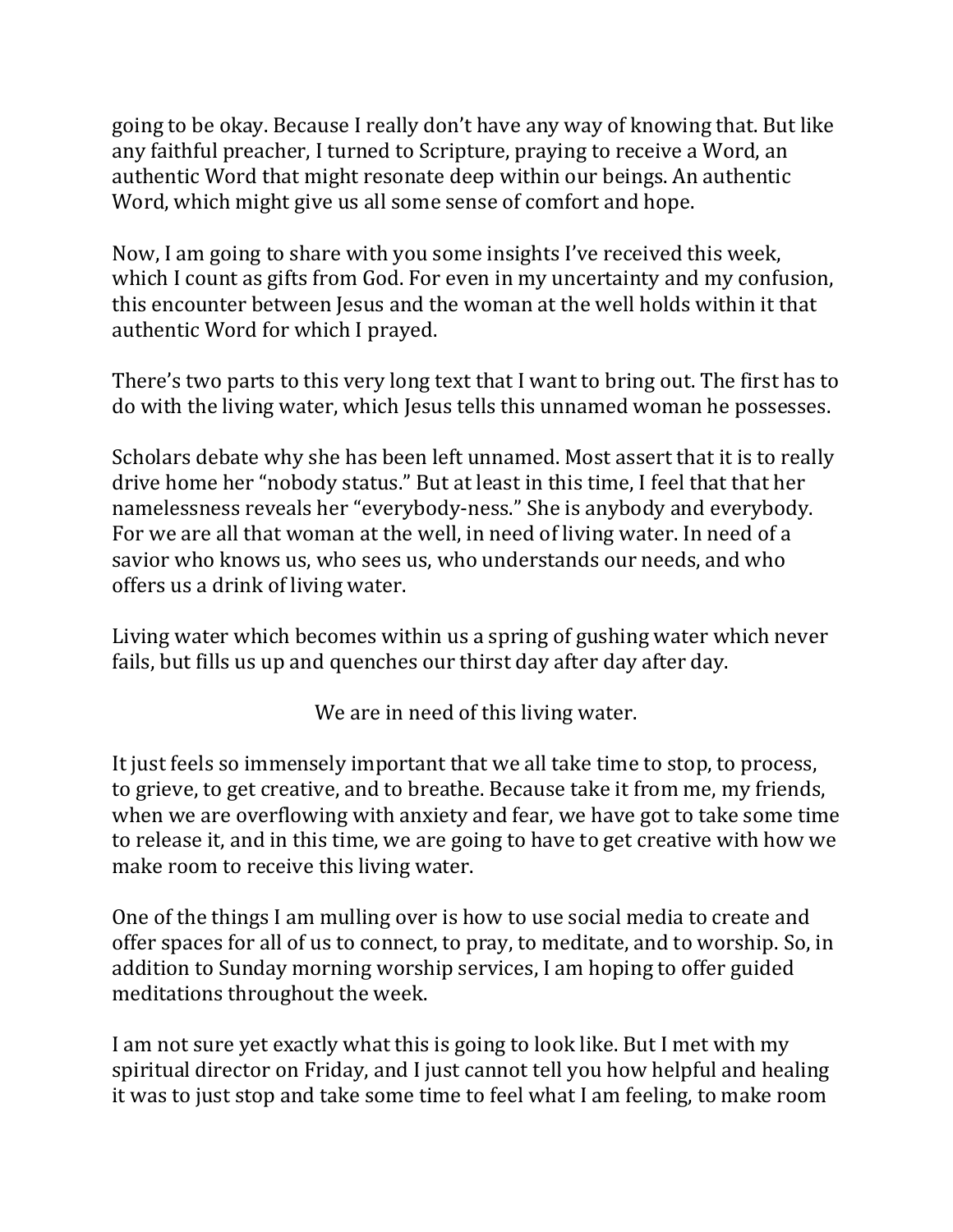to mourn and grieve, and make room for to receive the living water and the comforting presence of the Spirit of God.

I will tell you that at some point in my session, I felt that unmistakable hope bubble up within me, that hope that only comes from God, and it is my desire and hope that I might create that same kind of space for all of you.

If that works for you, I hope you will tune in. And if that doesn't resonate with you, I would just encourage you to find something that works for you. If it's working out or doing yoga, give me a call and I can recommend some apps or YouTube videos.

If it's spending time with loved ones, but you can't at this time, then write letters, send cards, call one another, and if you have a computer or a smart phone, then use FaceTime or Skype or Zoom. And if you're having a hard time with that, then again, call me or Irene and we will walk you through it step-bystep.

Like the woman at the well, we are in need of living water. And when we can't get that water the way we usually do, by actually going out and meeting one another at the well, we must remember this doesn't mean that the water isn't still available, it just means we'll have to open ourselves in different ways so that we might receive it.

\* \* \* \* \*

There's one more gift in this story which I would like to bring out for y'all. You'll remember that this encounter began with Jesus asking this woman for a drink of water. They met at the well at 12 noon. It was certainly quite warm, and Jesus, being fully human, was in great need of an actual drink of water.

I think we tend to kind of skip right past this part, maybe seeing it simply as an opening line to set up Jesus and what he wants to offer this woman. But if feels so important in this time to take this at face value. And again, see ourselves as the woman at the well, being invited to give an actual drink of water, actual sustenance and help, to those who are in need.

This might look like folks who are less at-risk getting groceries or other supplies for those who cannot leave their homes. It might look like watching